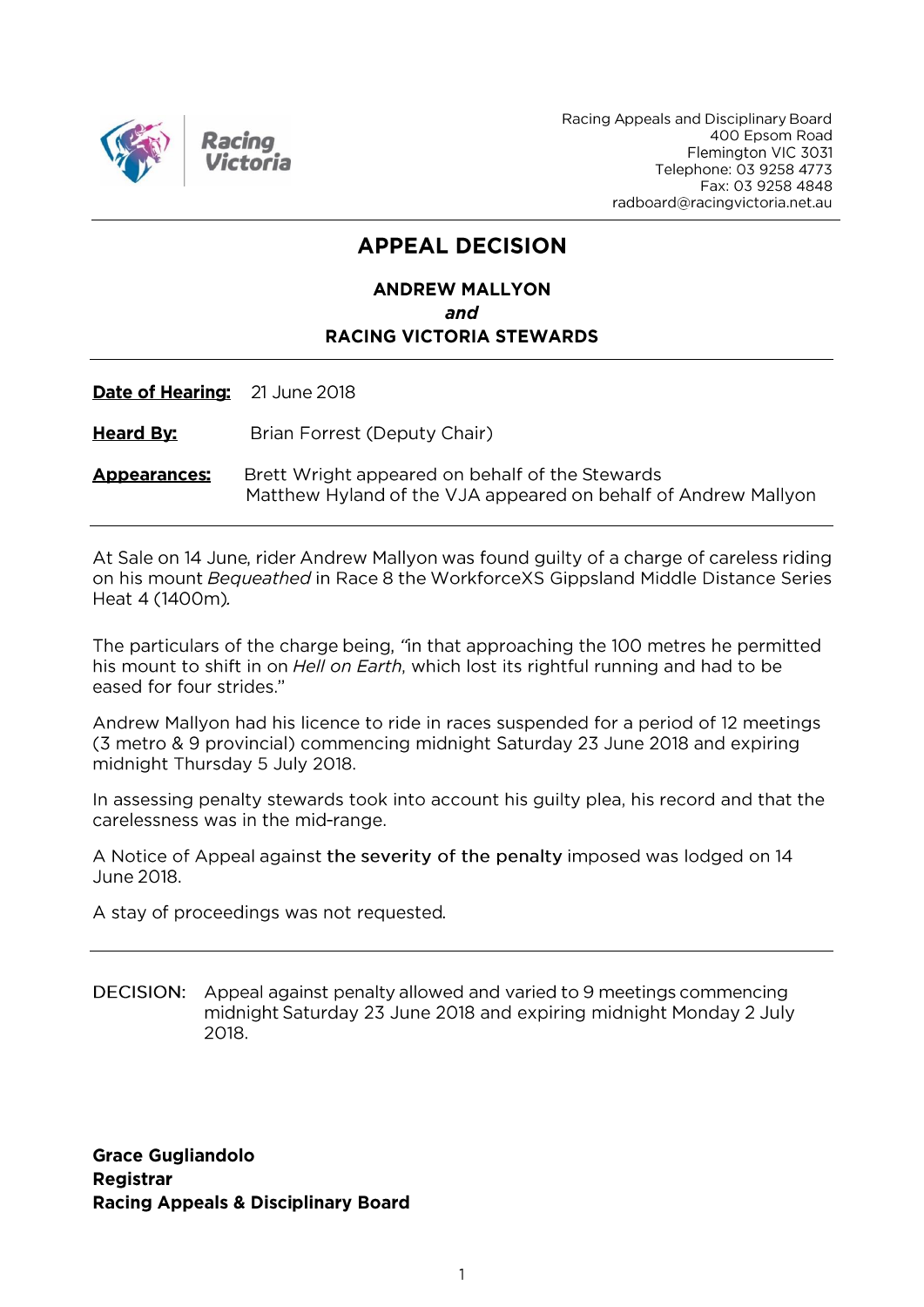# **TRANSCRIPT OF PROCEEDINGS**

# **RACING APPEALS AND DISCIPLINARY BOARD**

\_\_\_\_\_\_\_\_\_\_\_\_\_\_\_\_\_\_\_\_\_\_\_\_\_\_\_\_\_\_\_\_\_\_\_\_\_\_\_\_\_\_\_\_\_\_\_\_\_\_\_\_\_\_\_\_\_\_\_\_\_\_\_

**MR B. FORREST, Deputy Chairman**

**EXTRACT OF PROCEEDINGS**

**DECISION**

**ANDREW MALLYON**

**and** 

# **RACING VICTORIA STEWARDS**

# **RACING VICTORIA CENTRE, FLEMINGTON**

# **THURSDAY, 21 JUNE 2018**

MR M. HYLAND appeared on behalf of Mr A. Mallyon

MR B. WRIGHT appeared on behalf of the RVL Stewards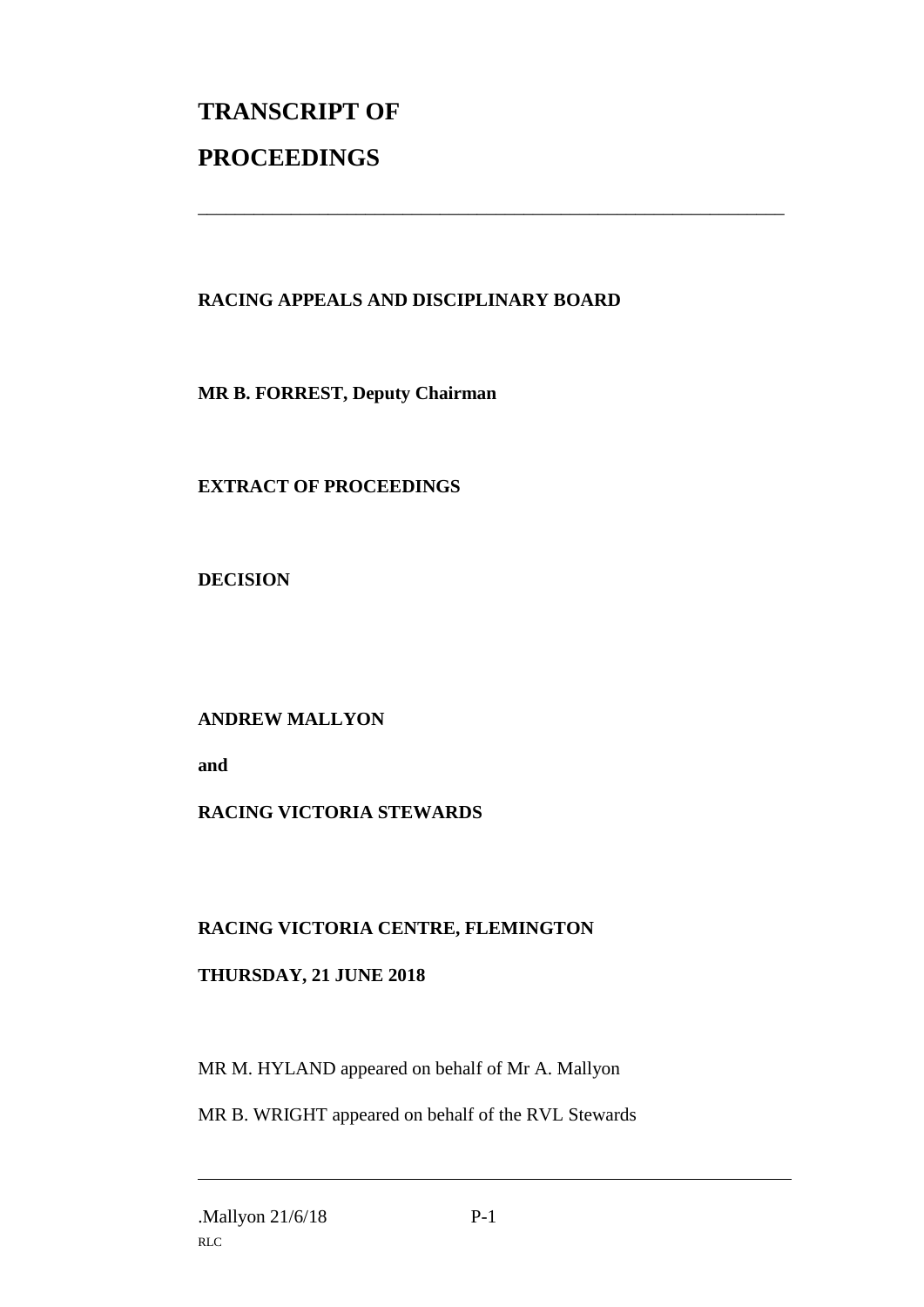DEPUTY CHAIRMAN: This appeal by Andrew Mallyon is against the severity of a 12-meeting suspension incurred as a result of his ride on Bequeathed in race 8 over 1400 metres at Sale on 14 June. Bequeathed finished second past the winning post. The rider of the third horse, Hell On Earth, protested against Bequeathed which had shifted in approaching the 100 metres and took the running of Hell On Earth which had to be eased. The protest was upheld. Bequeathed was relegated to third place. The upshot of the protest was Andrew Mallyon's suspension for 12 meetings for careless riding, assessed as being mid-range. He pleaded guilty to the charge.

The next morning, stable staff noticed Bequeathed had an injured left eye. Veterinarian, Dr Maxine Brain, examined the horse and prescribed treatment. In her report she wrote:

*On examination, the left eye was noted to be partially closed, quite painful, with tearing down the side of the face. The eyelids were manually opened and the cornea examined. This revealed an area of corneal oedema (bruising) together with a small ulcer on the inside canthus of the globe. Given the type and position of this injury, it is my opinion that this eye injury was sustained during the race the filly contested on the previous day, 14 June.*

In his notice of appeal, Andrew Mallyon said:

*I have new evidence from the stable vet reporting on the horse that caused it to lay in.*